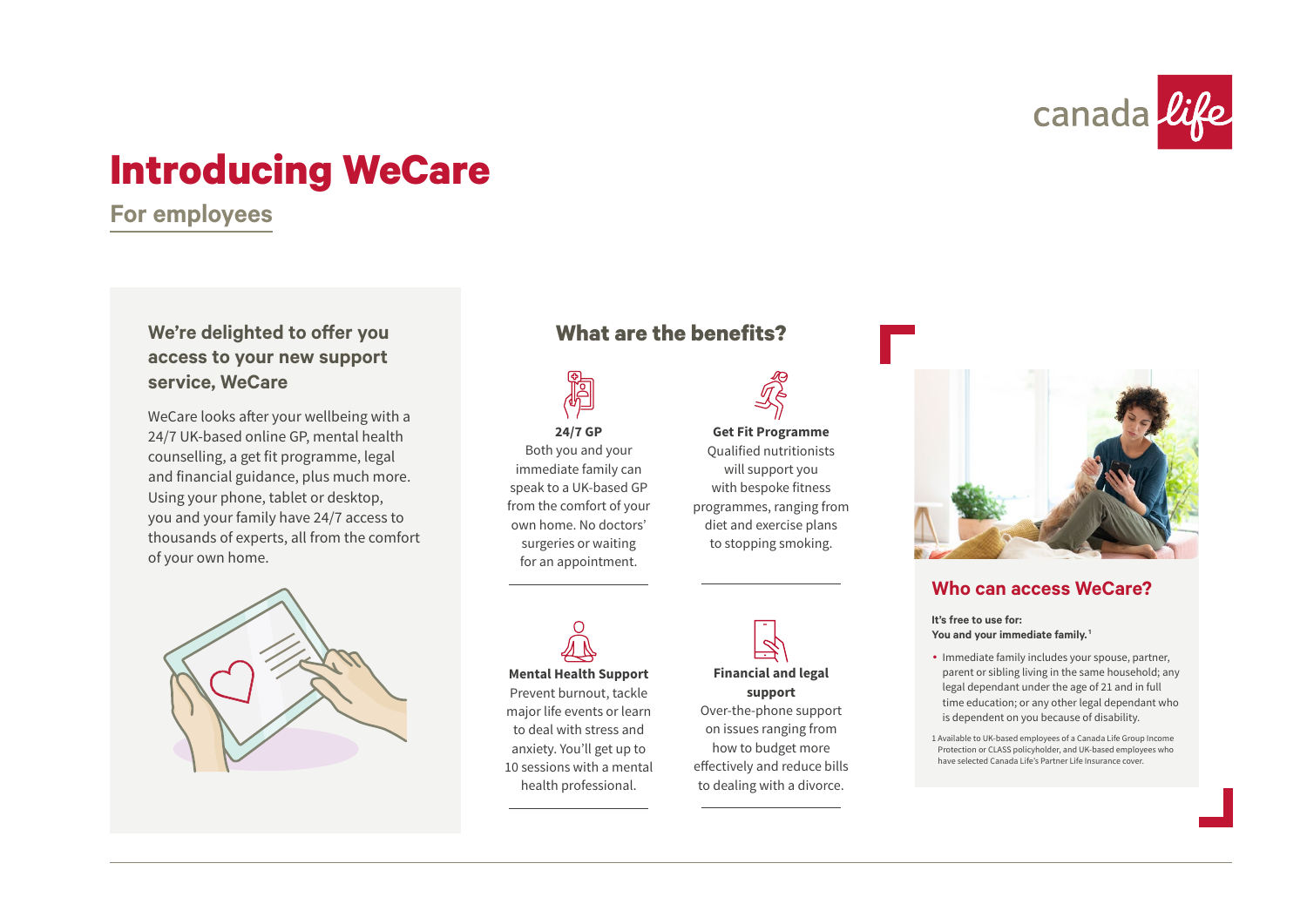# **Key Features**



#### **GP Consultation**

24/7 access to a UK-based GP, via video or phone call, with no usage limitations. You can even get private prescriptions delivered to your front door.



### **Second Medical Opinion**

Get a second opinion on almost any diagnosis, from one of 50,000 leading consultants worldwide.



### **Stop Smoking** On-going support and tips from a team of specialists to help quit smoking.

# **Health Mental health**



**Burnout Prevention**

**Life Events Counselling** Receive personalised counselling sessions when you're suffering after

a life event.

A counsellor will work with you to address the symptoms of burnout before it becomes overwhelming.

### **Mental Health Support** Qualified mental health counsellors provide therapy to guide you in the right direction. They specialise in anxiety, stress and depression.

# **Wellbeing and healthy living**



## **Healthy Diet**

Hints and tips on how to improve your diet. From work lunches to inspired midweek meals.



## **Get Fit Programme** Access to a custom four or eight week get fit programme, with a structured exercise and diet plan.



#### **Diet Support**

Receive guidance from a professional nutritionist, who will arrange a weekly diet plan, plus top tips when eating out.

# **Financial and legal support**



## **Financial**

Guidance from a specialist on a range of issues, from budgeting tips and financial education to making the most out of your work benefits.



## **Legal**

Legal experts will help simplify a range of legal issues from property law to consumer disputes.